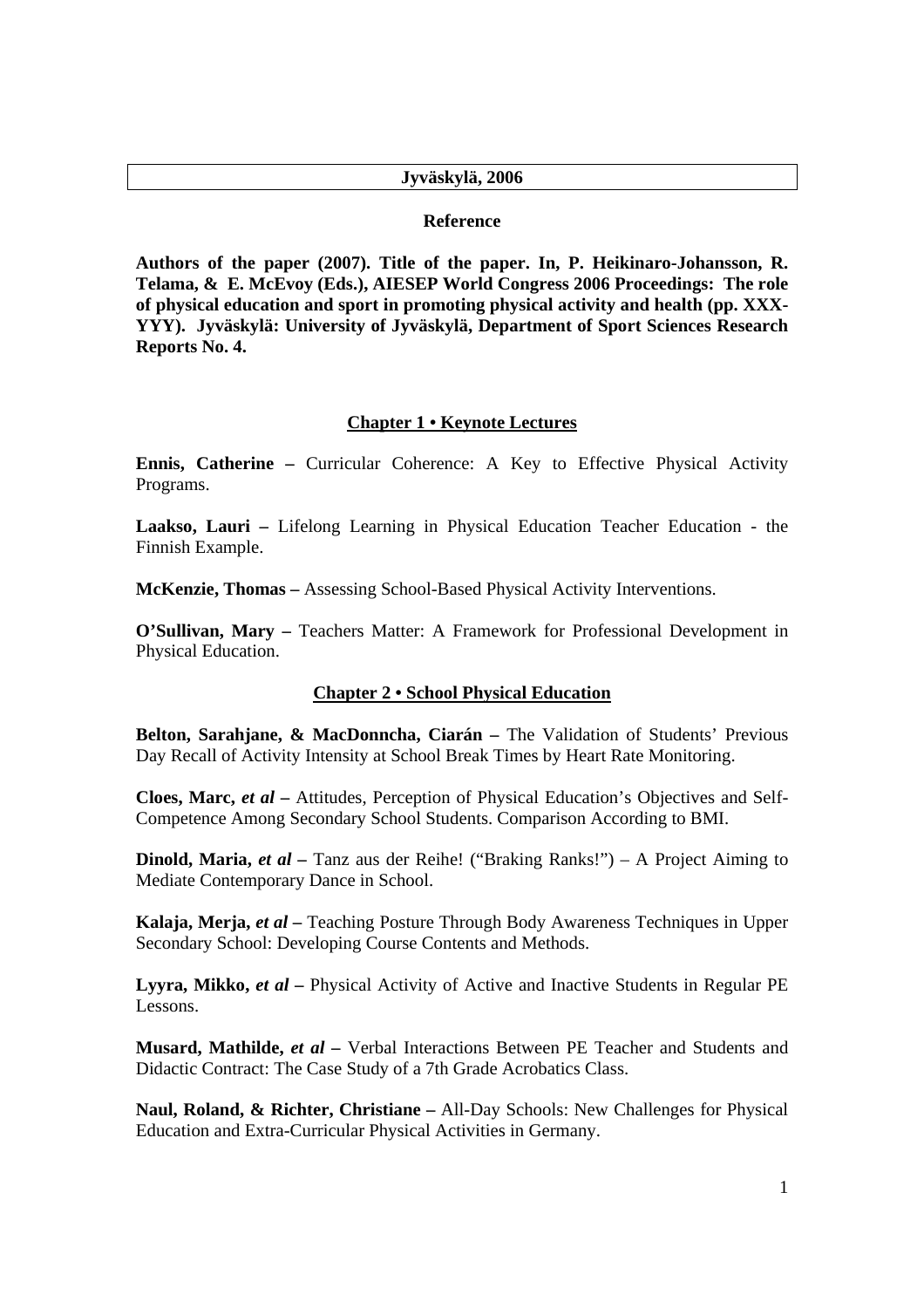**Nurmi, Anna-Maria, & Hirvensalo, Mirja –** From Street to Gym Class. Case Study on Hip Hop Dance as Part of Physical Education in High School.

**Poggi, Marie-Paule,** *et al –* Health and Physical Education at Secondary School: Parent's Attitudes and Expectations.

**Richter, Christiane –** Health Education in Physical Education in Finland and North Rhine-Westphalia – A Comparison.

**Sena Lino, Luis, & Gomes, Marta –** Planning in Physical Education.

**Soini, Markus,** *et al* – Motivational Climate and PE Mark as Antecedents of Enjoyment in School PE

**Swabey, Karen, & Whiteroad, Todd –** Anna's Story: Inclusion in the Secondary School Physical Education Setting.

**Varstala, Väinö,** *et al –* Students' Heart Rate and Perceived Physical Exertion in PE Classes

#### **Chapter 3 • Physical Education Teachers and Teacher Education**

**Ashworth, Sara, & Dolan, Megan –** Relating Teaching Behaviors to Cognition.

**Duarte, António Pedro, & Onofre, Marcos –** PETE Supervisors' Conceptual Orientations and Practices and its Sources.

**Hanke, Udo,** *et al –* Perceiving and Reacting to Stressful Situations in PE Classes

**Huovinen, Terhi,** *et al* – Supporting the Professional Growth of Pre-Service Teachers Through Staff-Tutoring

**Kalaja, Teppo –** Success of Applicants in the Entrance Examinations of the Finnish Physical Education Teacher Education Program

Palomäki, Sanna, & Heikinaro-Johansson, Pilvikki - The Influence of Teacher Education on the Pedagogical Thinking of Physical Education Pre-Service Teachers.

**Schmitt, Katja –** Non-Trained PE Teachers in Primary Schools – A Cross-Cultural Comparison Between Germany and Italy Based on Subjective Theories.